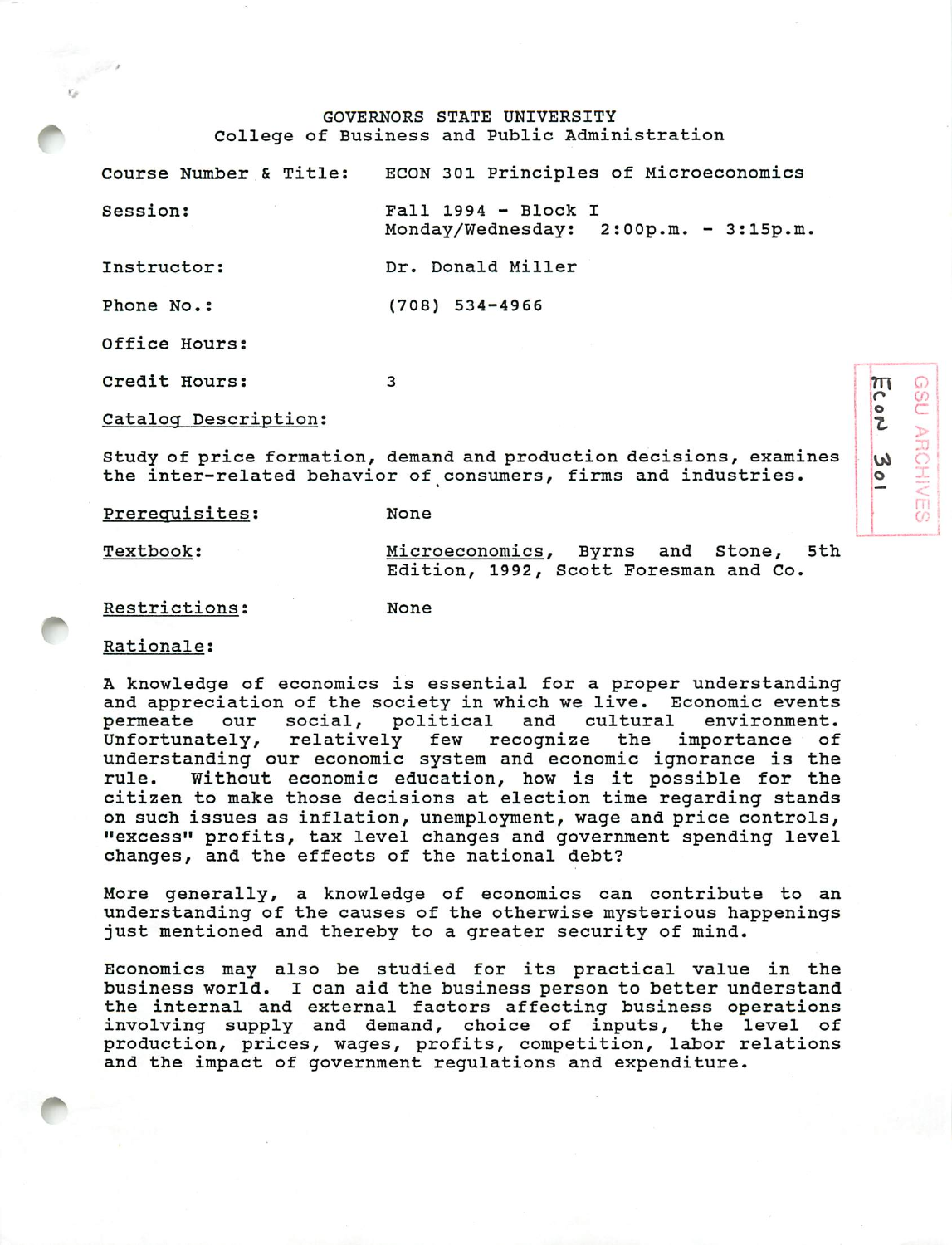-2- ECON 301

Intended Audience:

Juniors and Seniors

Expected Student Outcomes:

 $\sim$ 

 $\ddot{\phantom{a}}$ 

Upon completion of this course, the student should be able to:

- (1) describe, explain, and apply supply and demand analysis
- (2) explain and apply the analysis of production and costs involving the basic concepts and their relationships
- (3) describe, explain, and analyze the firm's price and output behavior under alternative market structures.

Institutional Modalities/ Activities:

The course will consist mainly of lecture/discussion with some laboratory work including written assignments and video viewing.

Text:

Microeconomics, Byrns and Stone, 5th Edition, 1992, Scott Foresman and Co.

*f^* Topical Outline:

Text Chapter:

- 1 Economics: The Study of Scarcity and Choice<br>2 Scarcity in a Changing World
- Scarcity in a Changing World
- 3 Demand and Supply<br>4 Markets and Equil
- 4 Markets and Equilibrium
- 5 Elasticity<br>8 Production
- 8 Production and Costs<br>9 The Competitive Mode.
- The Competitive Model
- 10 Monopoly
- 11 Monopolistic Competition and Oligopoly
- 13 Antitrust Policy
- 19 Government Regulation
- 14 Competitive Labor Markets
- 15 Imperfect Competition in Labor Markets<br>16 Rent, Interest, Profits, and Capitaliz
- 16 Rent, Interest, Profits, and Capitalization<br>20 Environmental Economics
- 20 Environmental Economics<br>22 Income Distribution and
- 22 Income Distribution and Poverty<br>23 International Trade
- International Trade
- 24 Comparative Systems The Shift Toward Capitalism